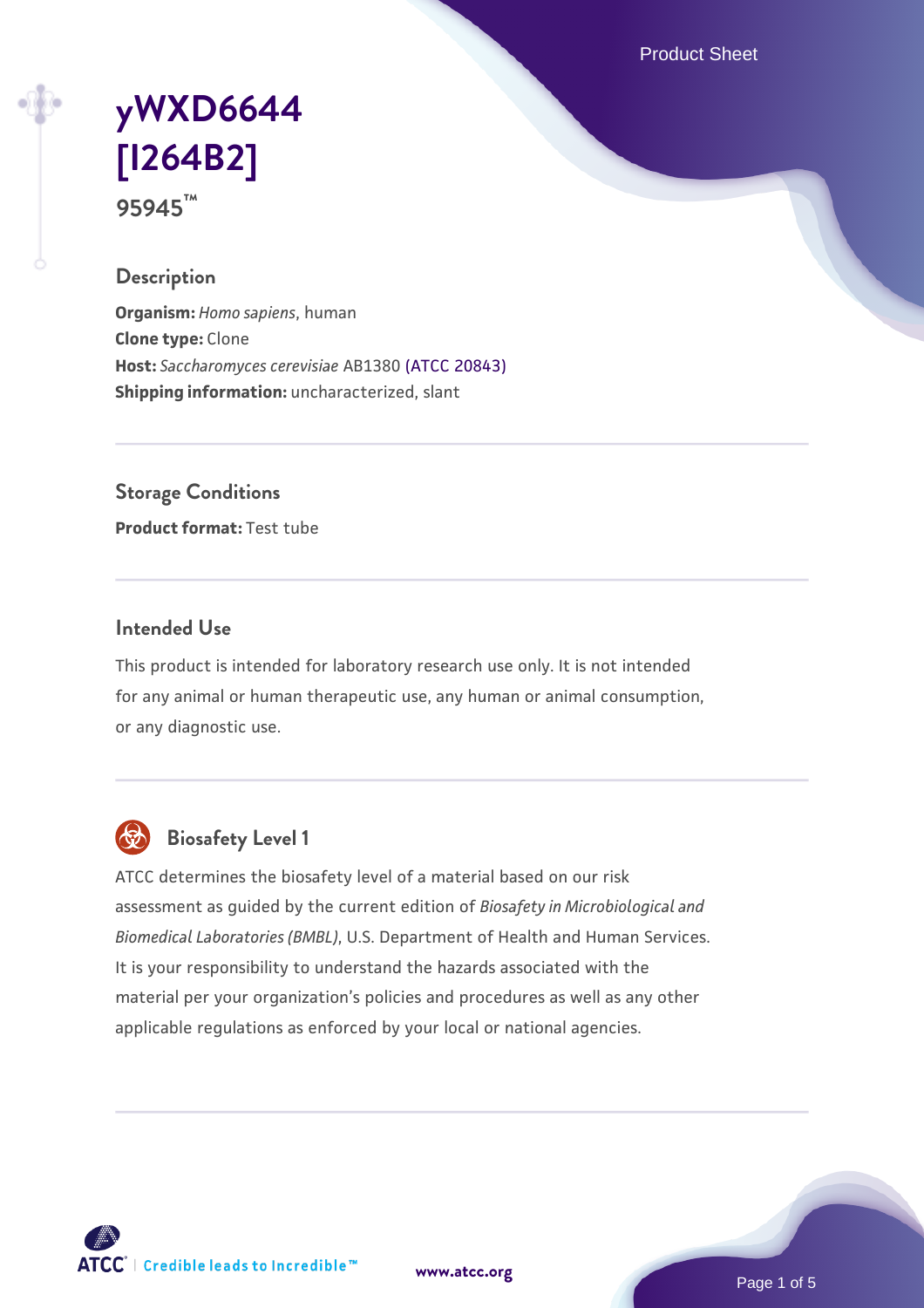## **Certificate of Analysis**

For batch-specific test results, refer to the applicable certificate of analysis that can be found at www.atcc.org.

#### **Insert Information**

**Type of DNA:** genomic **Genome:** Homo sapiens **Chromosome:** X **Gene name:** DNA Segment **Gene product:** DNA Segment **Contains complete coding sequence:** Unknown

#### **Vector Information**

**Type of vector:** YAC **Markers:** SUP4; URA3; TRP1

## **Growth Conditions**

**Medium:**  [ATCC Medium 1245: YEPD](https://www.atcc.org/-/media/product-assets/documents/microbial-media-formulations/1/2/4/5/atcc-medium-1245.pdf?rev=705ca55d1b6f490a808a965d5c072196) **Temperature:** 30°C

## **Notes**

More information may be available from ATCC (http://www.atcc.org or 703- 365-2620).

## **Material Citation**

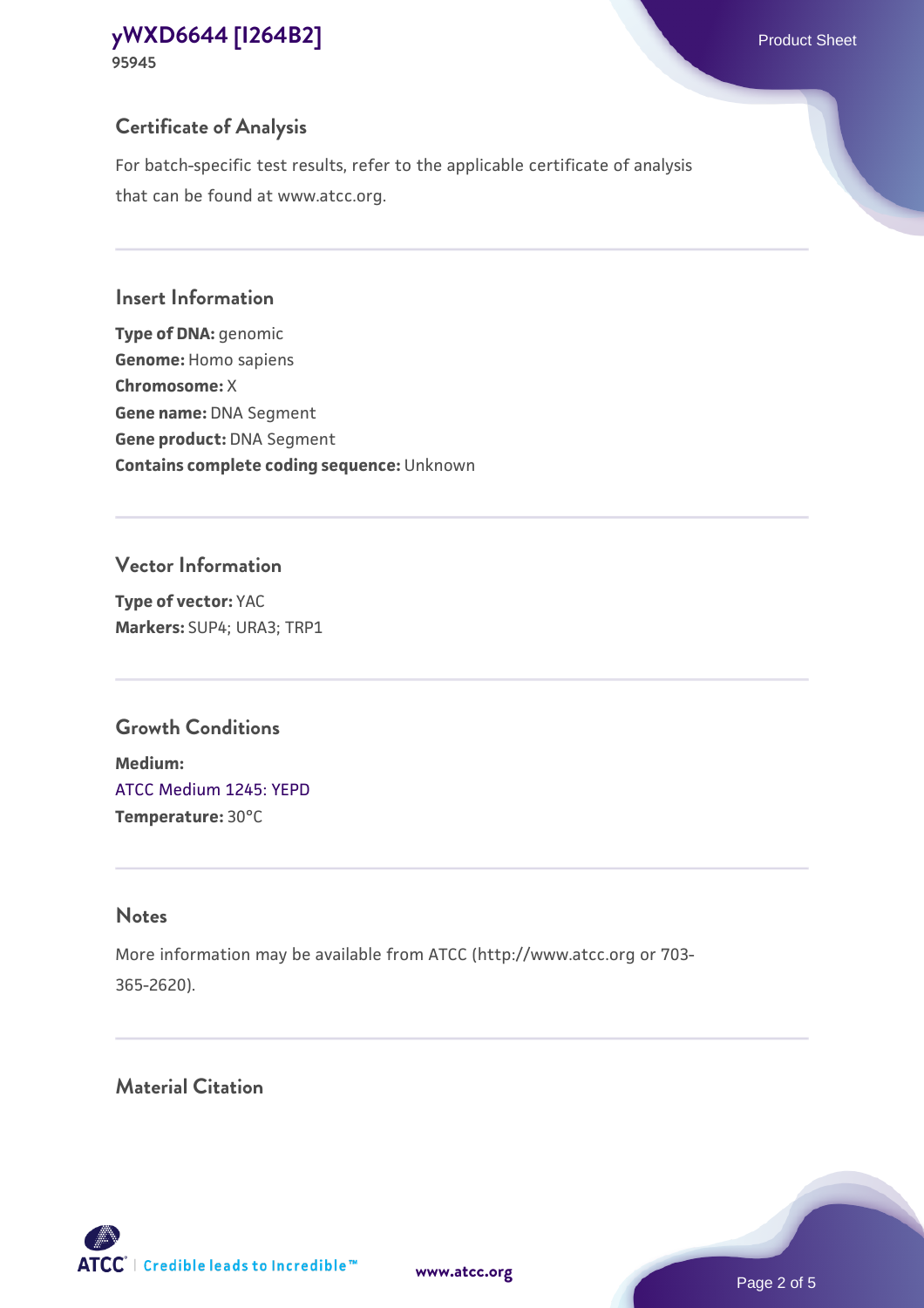If use of this material results in a scientific publication, please cite the material in the following manner: yWXD6644 [I264B2] (ATCC 95945)

#### **References**

References and other information relating to this material are available at www.atcc.org.

### **Warranty**

The product is provided 'AS IS' and the viability of  $ATCC<sup>®</sup>$  products is warranted for 30 days from the date of shipment, provided that the customer has stored and handled the product according to the information included on the product information sheet, website, and Certificate of Analysis. For living cultures, ATCC lists the media formulation and reagents that have been found to be effective for the product. While other unspecified media and reagents may also produce satisfactory results, a change in the ATCC and/or depositor-recommended protocols may affect the recovery, growth, and/or function of the product. If an alternative medium formulation or reagent is used, the ATCC warranty for viability is no longer valid. Except as expressly set forth herein, no other warranties of any kind are provided, express or implied, including, but not limited to, any implied warranties of merchantability, fitness for a particular purpose, manufacture according to cGMP standards, typicality, safety, accuracy, and/or noninfringement.

#### **Disclaimers**

This product is intended for laboratory research use only. It is not intended for any animal or human therapeutic use, any human or animal consumption,





Page 3 of 5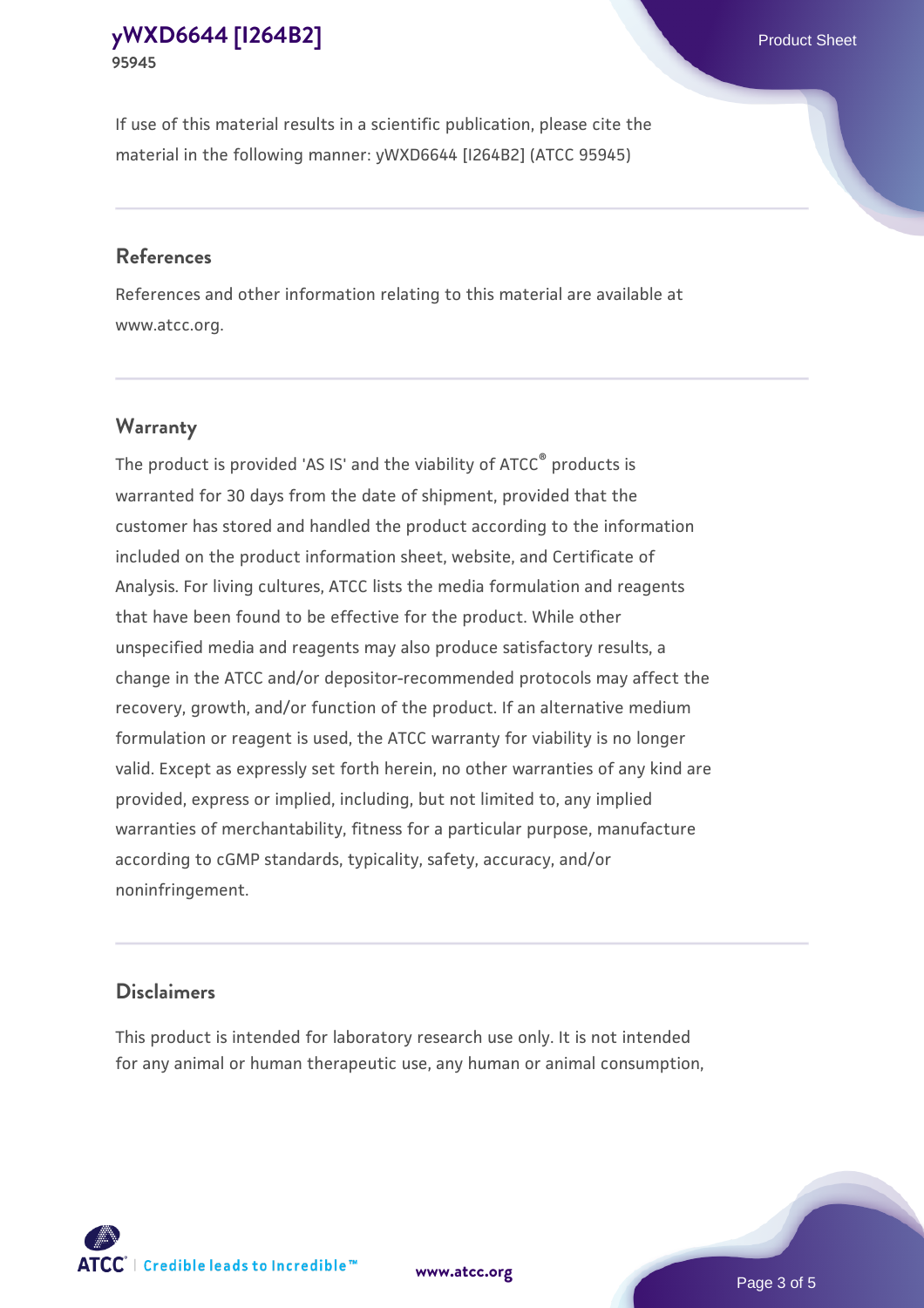or any diagnostic use. Any proposed commercial use is prohibited without a license from ATCC.

While ATCC uses reasonable efforts to include accurate and up-to-date information on this product sheet, ATCC makes no warranties or representations as to its accuracy. Citations from scientific literature and patents are provided for informational purposes only. ATCC does not warrant that such information has been confirmed to be accurate or complete and the customer bears the sole responsibility of confirming the accuracy and completeness of any such information.

This product is sent on the condition that the customer is responsible for and assumes all risk and responsibility in connection with the receipt, handling, storage, disposal, and use of the ATCC product including without limitation taking all appropriate safety and handling precautions to minimize health or environmental risk. As a condition of receiving the material, the customer agrees that any activity undertaken with the ATCC product and any progeny or modifications will be conducted in compliance with all applicable laws, regulations, and guidelines. This product is provided 'AS IS' with no representations or warranties whatsoever except as expressly set forth herein and in no event shall ATCC, its parents, subsidiaries, directors, officers, agents, employees, assigns, successors, and affiliates be liable for indirect, special, incidental, or consequential damages of any kind in connection with or arising out of the customer's use of the product. While reasonable effort is made to ensure authenticity and reliability of materials on deposit, ATCC is not liable for damages arising from the misidentification or misrepresentation of such materials.

Please see the material transfer agreement (MTA) for further details regarding the use of this product. The MTA is available at www.atcc.org.

## **Copyright and Trademark Information**

© ATCC 2021. All rights reserved.

ATCC is a registered trademark of the American Type Culture Collection.



**[www.atcc.org](http://www.atcc.org)**